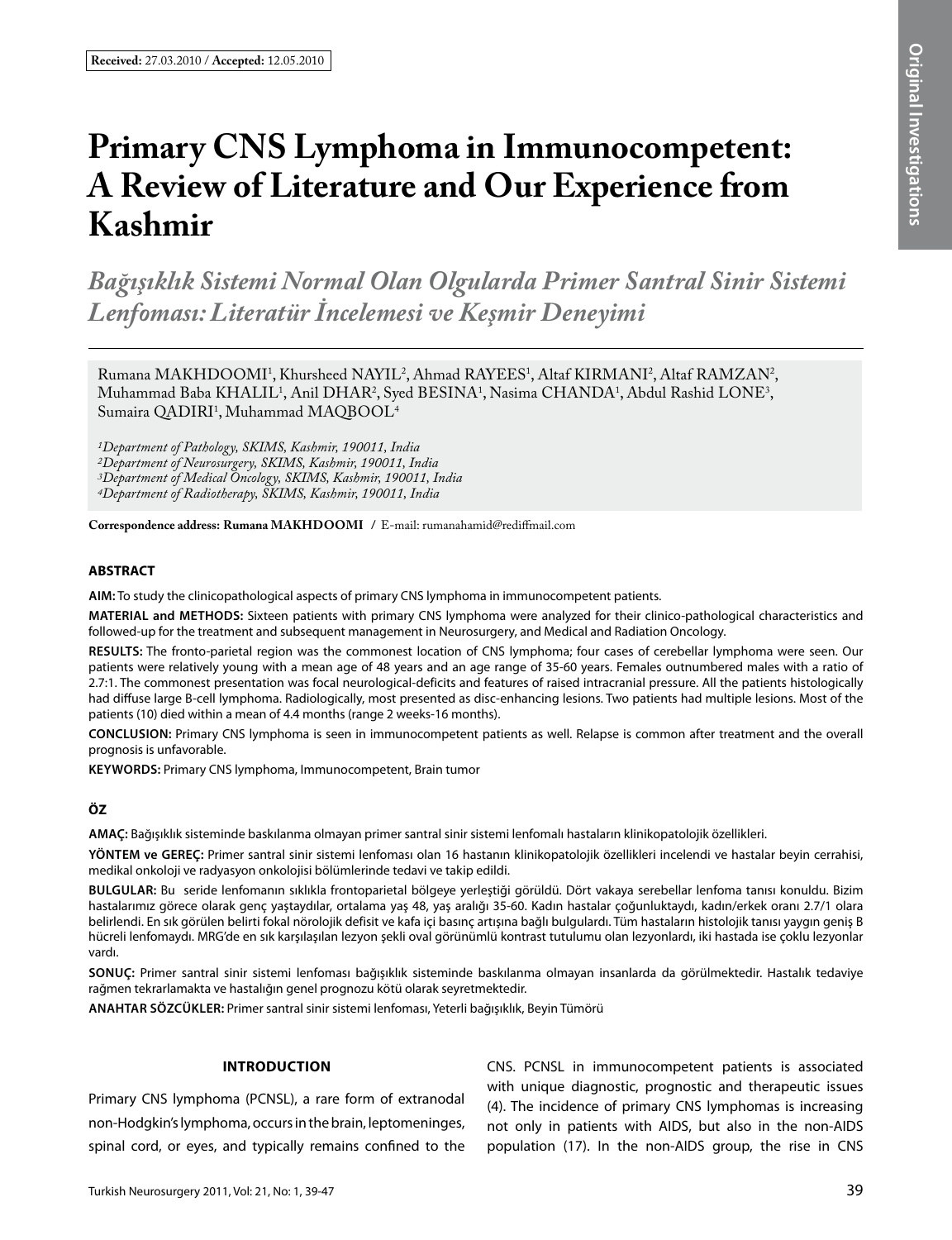lymphomas has outstripped the general rise in systemic hematopoietic malignancy. In the West, the increase in the incidence of primary CNS lymphoma is attributed to the AIDS epidemic and most cases of PCNSL are seen in patients with immunodeficiency (6,15). However, primary CNS lymphomas are seen commonly in immunocompetent patients in India as has been reported in major series (25,32,33,37). We hereby analyze 16 cases of non-Hodgkin's lymphoma for their clinical features, radiological features, their histology, management and outcome.

#### **MATERIAL and METHODS**

This study was carried out at the Sher-i-Kashmir Institute of Medical Sciences (SKIMS), Soura, which is a 750-bed tertiary care centre.

All cases of primary CNS lymphoma diagnosed in the Department of Pathology from 2006 to 2009 were included in the study. The cases were analyzed for age, sex, clinical presentation and laboratory features. Details about lymphadenopathy, organomegaly and bone marrow study were obtained to exclude the possibility of secondary involvement by a systemic lymphoma. Besides the routine hematoxylin and eosin stains (H&E) and special stains, PTAH (phospho-tungistic acid and hematoxylin), reticulin stain, and immunohistochemistry was performed using CD-45 CD-20, CD-19 , CD-3, CD-5, antibodies for typing of these lymphomas. CD-10,MIB-I,Bcl-6 were also used for some cases. Nineteen cases of primary CNS lymphoma were diagnosed in the 3-year period and 3 cases were excluded from the study as they contained inadequate material for further evaluation. All cases were analyzed for imaging features and followed up for management in Neurosurgery, Radiation and Medical

Oncology. Eastern Cooperative Oncology Group (ECOG) performance status was used to assess the clinical status of patients in outpatient departments on follow-up, wherein ECOG of 0 was accepted as fully active and able to carry on all pre-disease performance without restriction and ECOG of 5 was accepted as dead (31).

# **OBSERVATIONS**

#### *Demography*

The age range was 35 to 60 years and the mean age was 48 years. The commonest age group involved was 50-60 years. The youngest patient was a 35-year-old male. There were 11 females (69%) and 5 males (31%).

#### *Clinical Symptoms/Laboratory parameters*

The mode of presentation in decreasing order was raised ICP (50%), hemiparesis only (25%), seizures only (6.25%), seizures and hemiparesis (6.25%), raised ICP and hemiparesis (6.25%) and gait ataxia (6.25%). The symptom duration varied from 2 days to 3 months (Table I) Hemogram and routine tests (i.e) liver function, kidney function tests were normal. All patients were HIV negative. Serum LDH levels were available in 6 patients and were raised in 4 patients.

#### *Imaging features*

A CT scan was available in all the patients and MRI in 9 patients. There were total 18 lesions in 16 patients. On plain CT scan, 13 lesions were hyperdense, 4 were isodense and one lesion was hypodense. All the lesions showed moderate enhancement on contrast CT scan. 12 lesions had disc enhancement and ring enhancement was noticed in 5 lesions. Lesions were single in 14 patients and multiple in 2 patients. Apoptotic



**Figure 1: A)** Contrast enhanced CT scan axial section shows an enhancing mass in right mid 1/3rd parasagittal area of brain (Case 7 ). **B)** Contrast enhanced CT scan axial section show a lobulated intensely enhancing mass along the right sphenoid ridge, which preoperatively was thought to be a meningioma (Case 5 ). **C)** Contrast enhanced CT scan axial section show an enhancing lesion in right frontal area with central necrosis(apoptotic steroid effect).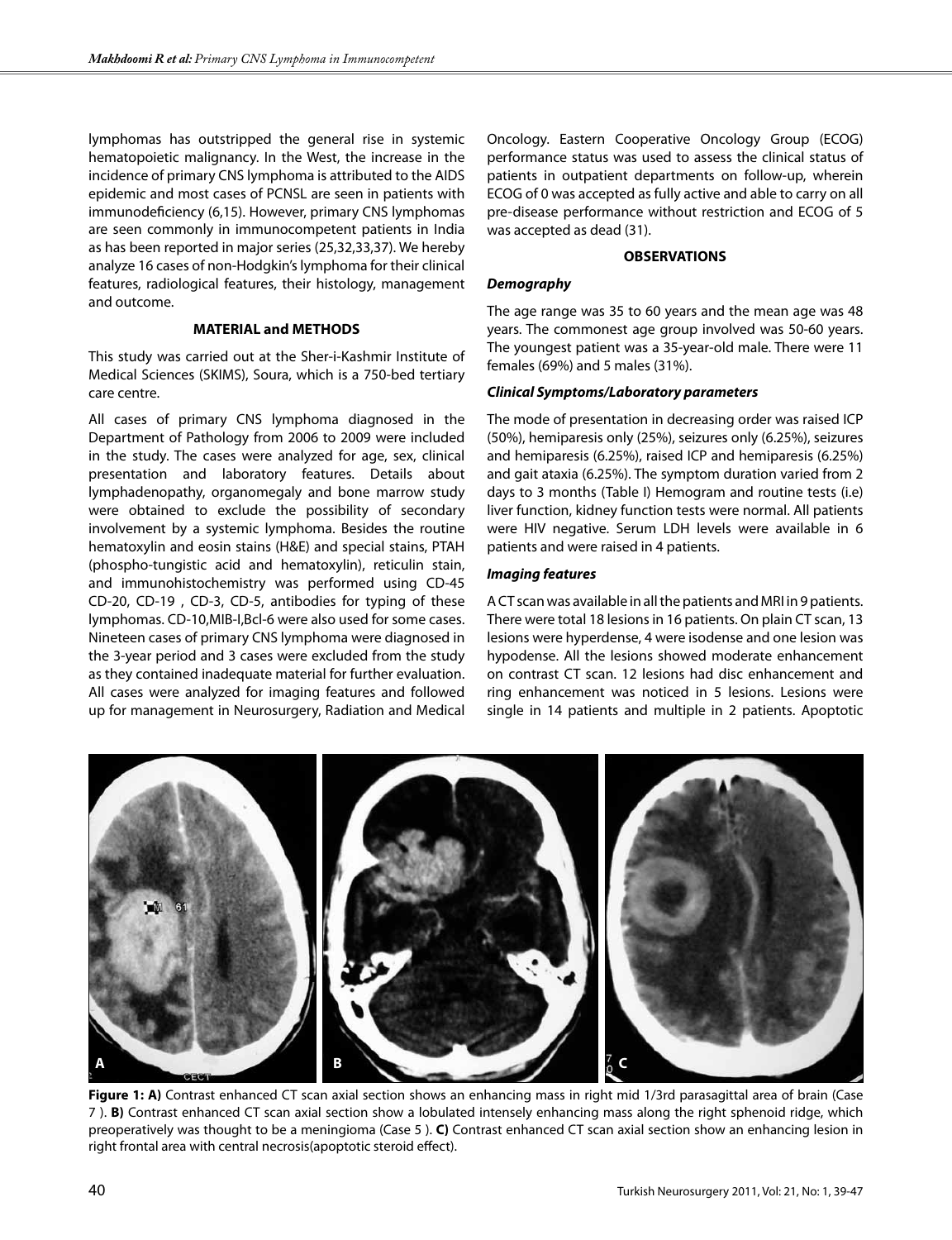steroid effect was seen on CT scans of one patient who after diagnosis of a mass lesion at a local hospital was started on steroids (Figure 1C).

The commonest site of the lesion was frontal and frontoparietal lobes (50%) followed by the cerebellum (25%). MRI scans in 9 patients revealed the lesions to be hypointense on T1W and iso- to hyperintense on T2-weighted images. All the lesions were associated with perilesional edema as noticed on FLAIR sequences. All the lesions showed marked enhancement on MRI (Figure 2). Enhancement on MRI along the Virchow-Robin space was not seen in any of our patients. None of the lesions on imaging had evidence of bleed or calcification and only 1 patient had a lesion with a central necrosis. MRS was done in 5 patients only and it revealed Choline peaks in all the lesions. One case showed leptomeningeal enhancement but subependymal infiltration was not seen in any case.

Preoperative diagnosis was lymphoma in 9 patients, meningioma in 2, glioma in 2, abscess in 2 and metastasis in one. Out of the 9 patients in whom a preoperative diagnosis of lymphoma was made on imaging, 4 underwent stereotactic biopsy and confirmation while 5 underwent open surgery and confirmation of the diagnosis as these 5 patients had raised ICP features. Out of a total of 18 lesions in 16 patients, eleven lesions were seen on the left side, 6 on the right side and 1 lesion was involving the splenium with biparietal extension.

# *Intervention*

Craniotomy and decompression of the lesion was performed in 12 patients and stereotactic biopsy was performed in 2 thalamic lesions, in 1 basal ganglia lesion and 1 lesion involving the splenium. Craniotomy and decompression were used in patients with lobar or cerebellar involvement.

# *Intraoperative features*

Most lesions were firm, could be partly aspirated and moderately vascular. Four cases were diffusely infiltrating without demarcation from the surrounding brain. Others showed a clear-cut demarcation from the surrounding brain parenchyma. The dura was normal in all the patients, and there was no gross evidence of its involvement. Intraoperative diagnosis of a lymphoma/small round cell tumor on crush biopsy was made in 12 cases. In 2 cases the diagnosis of glioblastoma multiforme was made, in one case diagnosis was metastasis whereas one crush biopsy specimen showed only necrosis.

# *Microscopic features*

Histopathology showed most cases depicted a monomorphic population of lymphoid cells with areas of necrosis. The characteristic angiocentric pattern was seen in most cases (12 cases) (Figure 3A,B). Individual cells were large with prominent nuclei. On H&E 12 cases showed immunoblastic morphology with few interspersed centrocytes. One case showed large cells which on crush was thought to be a metastatic carcinoma but Alk-1 and Cytokeratin were negative. Reticulin preparation showed concentric reticulin fibers around blood vessels. One



**Figure 2:** Contrast MRI sagittal sections show a homogenously enhancing frontal lesion with perilesional edema.

case showed a mixed infiltrate and on histology was thought to be a T-cell lymphoma, however immunostaining revealed it as a B-cell lymphoma with infiltrating T cells. Yet another case showed a starry sky appearance because of the presence of tingible body macrophages, giving rise to starry sky appearance (Figure 3C), but MIB-1 labeling index was low. All cases showed a diffuse growth pattern, with patchy necrosis.

# *Immunohistochemical profile*

All cases were positive for CD-45, CD-19 and CD-20 (Figure 4A,B). CD-20 positivity was noted with weak CD-3 and CD-5 positivity in two B cell lymphomas (Figure 4C). Bcl-6, Ki-67 was used for the case which was thought to be Burkitt's lymphoma. Alk-1 was used for the patient in whom the possibility of anaplastic large cell lymphoma was considered.

# *Adjuvant therapy*

All the patients were subjected to radio-chemotherapy after surgical decompression/stereotactic biopsy and histopathological/ immunohistochemical diagnosis of lymphoma.

Depending on the treatment modalities applied, patients after surgery were categorized into:

1. Those who were treated with chemotherapy only.

2. Those who were treated by combined radiotherapy and chemotherapy.

3. Those who received supportive therapy only because of severe neurological deficits/poor clinical performance/ rapidly progressive disease /those in whom planned therapy could not be completed.

# *Follow Up*

Follow up was done jointly in Tumor Clinic which is managed by the Departments of Neurosurgery, Radiation Oncology and Medical Oncology. Only 14 patients came for follow-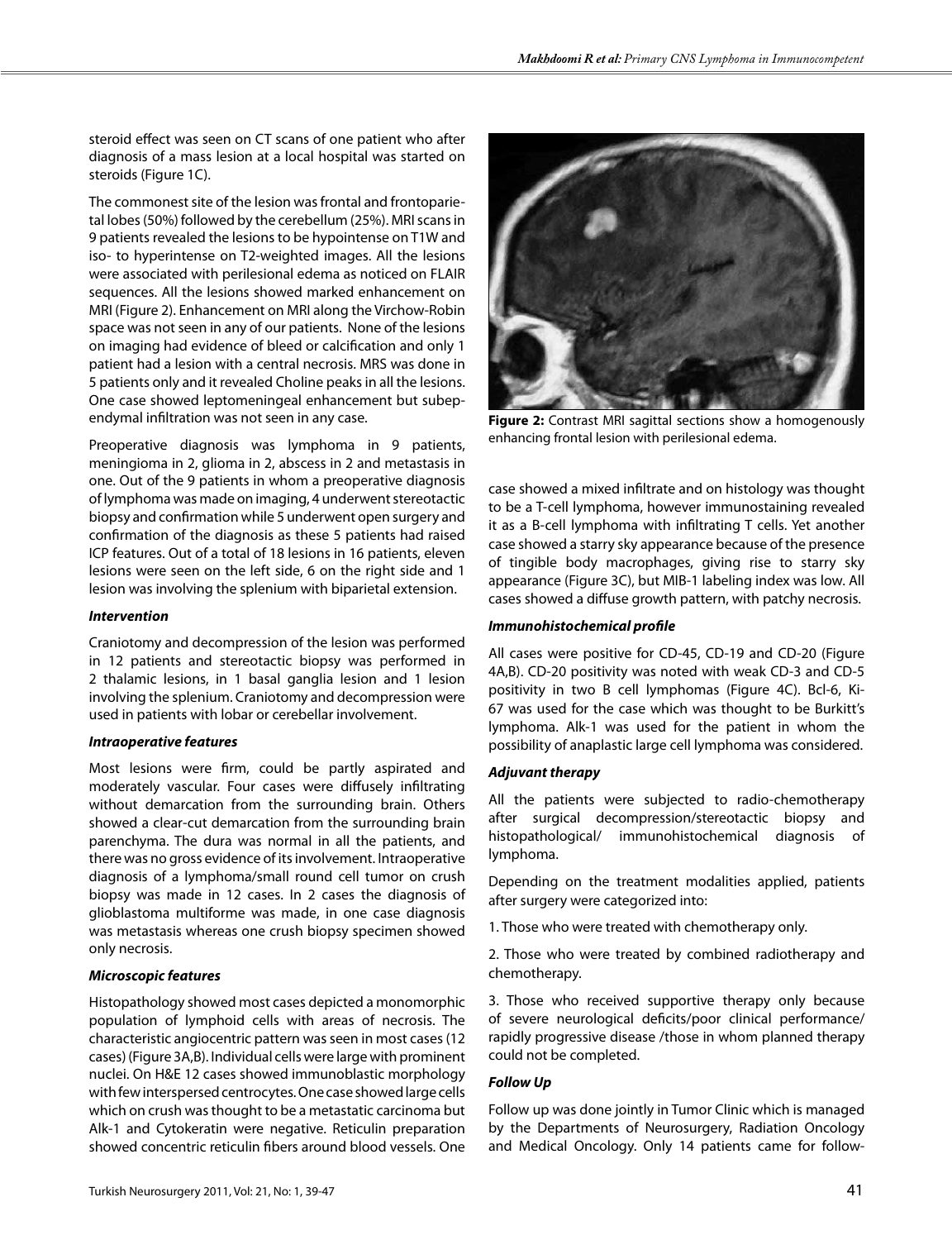

**Figure 3: A)** Photomicrograph showing neoplastic lymphoid cells around a vessel (H&EX10). **B)** Photomicrograph showing neoplastic lymphoid cells around a vessel with hemorrhage and congestion (H&EX20). **C)** Photomicrograph showing tumor cells with many tingible body macrophages (Burkitt-like morphology) H&Ex40.

up. The mean follow-up time was 9 months (range, 10-20 months).Outcome was analyzed by using Eastern Cooperative Oncology Group performance status (31).Ten patients died on follow-up i.e., had ECOG of 5; 3 patients were fully active, able to carry on all pre-disease performance without restriction



**Figure 4: A)** Photomicrograph showing tumor cells with strong LCA positivity (Immunostain x 40). **B)** Photomicrograph showing tumor cells with strong CD-20 positivity (Immunostain x 20). **C)** Photomicrograph showing tumor cells with interspersed CD-3 positive cells (Immunostain x 20).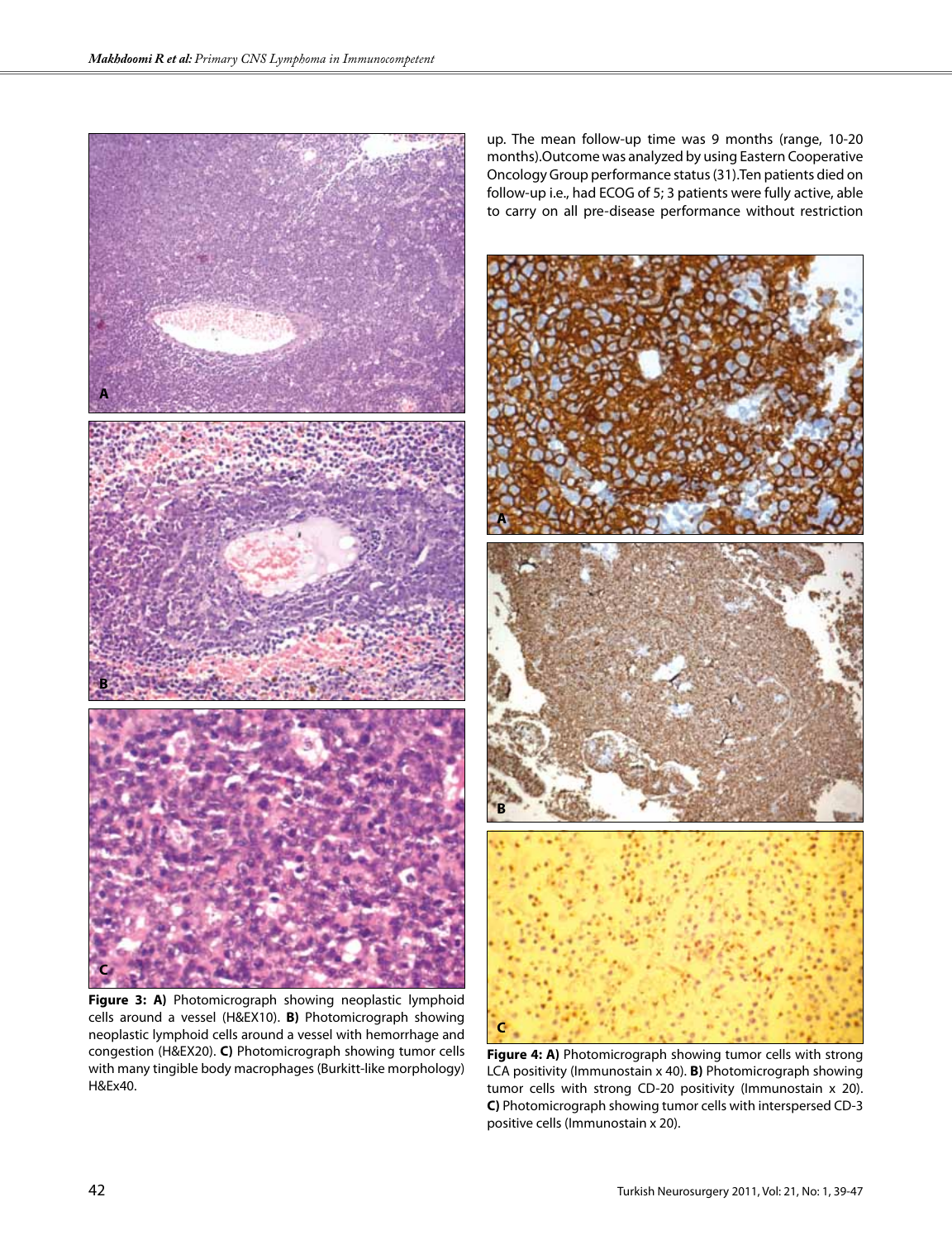i.e., had ECOG of 0; and 1 patient was restricted in physically strenuous activity but ambulatory and able to carry out work of a light or sedentary nature i.e., had ECOG of 1.

#### **DISCUSSION**

Primary CNS lymphoma is a rare form of non-Hodgkin's lymphoma that occurs within the craniospinal axis and accounts for less than 5% of all primary brain tumors. It is defined as lymphoma occurring in the brain, leptomeninges, spinal cord or eyes without evidence of lymphoma outside the CNS (4). The majority of PCNSL tumors are high grade B-cell lymphomas, despite the fact that B-cells are absent from the normal brain (4,16). During the past 30 years, the incidence of PCNSL has increased dramatically in all age groups (39). A primary factor responsible for the increase has been the human immunodeficiency virus epidemic (4). Patients with AIDS develop PCNSL at a rate 3600-fold higher than the general population and have a lifetime risk of CNS lymphoma that approaches 20% (11). There has been an increasing incidence of disease among immunocompetent individuals which appears to be independent of overall trends in the incidence of brain tumors and NHL has outpaced the milder increase in systemic lymphomas and remains essentially unexplained (35). The reasons for this increase appear to be environmental factors unrelated to the heightened awareness or improved diagnostic modalities.

The Kashmir valley is distinct geographically and culturally from the rest of India (36) and the cancer pattern is also different from the rest of India. In our 3-year analysis, we encountered 16 patients of primary CNS lymphoma involving the brain and all patients were immunocompetent with normal CD-4 counts. Kashmir valley falls in a low prevalence zone for HIV (22). Studies on CNS lymphomas from other parts of India have shown that the majority of PCNSL's have been reported in immunocompetent persons (25,32,33,37). Sarkar C et al. (37) had one HIV positive patient and 1 patient with a renal allograft in a series on CNS lymphomas. Powari et al. (33) had 2 patients with renal allografts. In spite of the increasing number of HIV positive patients elsewhere in India (23), the incidence of PCNSL's in these patients has not been found to be increased. A positive explanation for this could be that AIDS patients die earlier in India due to opportunistic infections (37).

The youngest patient in our study was a 35-year-old male. The mean age of the patients was 48 with a range of 35-60 years. Out of 16 cases, 5 were males and 11 females and the male to female ratio was 1:2.7. The female preponderance seen in our cases has not been noted in other series from India (25,32,33,37). The female preponderance seen in one study needs to be evaluated further to know if hormones have a role to play in the causation of the PCNSL in Kashmiri females, making them susceptible to this tumor. The Kashmiri population is also a distinct ethnic population separated from the rest of the country by tough geographical barriers and needs to be seen in the light of a genetic predisposition of Kashmiri females to the etiological agent causing lymphoma.

Further studies are needed in this regard. In our series, the age of presentation is less than the usual age of presentation of PCNSL in immunocompetent persons. The highest risk group for patients with primary central nervous lymphoma is 60 years but the typical age at presentation is younger in patients with AIDS with the common age being 31 to 36 years (6,20).

In a study on 9 patients by Mattei TA (27), 62.5% of patients in the study were females. In a study on 164 cases of primary CNS lymphoma in immunocompetent patients by Feuerhake F (19), the mean age of patients was 61.7 years with a range of 28-84 years. 54.3% of patients were males and 45.7% were females. The duration of symptoms varied from 2 days to 3 months.

In our analysis we looked back at our data available in the Department of Pathology and found that only 4 cases of PCNSL were diagnosed from 1982 to 2005. These cases had insufficient clinical data and could not be included in the present series. On comparative analysis, 16 cases in a 3-year period indicate improved diagnostic measures and also point out towards an increased frequency of PCNSL in immunocompetent persons which is a reflection of an overall increase in PCNSL frequency as noted globally.

The most common presentation was headache and vomiting, seen in 8 patients (50%). This was followed by focal neurological deficit in 6 patients (37.5 %). Two patients presented with seizures and one patient had gait ataxia. Patients with PCNSL present with neurological symptoms and signs rather than systemic 'B' symptoms such as fever, weight loss and night sweats (4). None of our patients presented with B symptoms. In a study on clinical presentations of 248 immunocompetent patients with PCNSL, the authors reported 70% of the patients had focal neurological deficits, 43% neuropsychiatric symptoms, 33% increased intracranial pressure, 14% seizures and 4% ocular symptoms (3). Some studies have reported disturbance of intellectual functions and behavior problems as the commonest symptoms in supratentorial PCNSL's (24).

Focal motor or sensory neurological deficits have been noted by Feuerhake F as the commonest symptoms of PCNSL in his series (19). Eichler FA (16) noted focal neurological deficits in 70% of immunocompetent patients with PCNSL. Generalized seizures were relatively rare as an initial presenting symptom as in our study where only 2 patients presented with seizures. Multiple lesions were seen in 2 cases. Eight of our patients had the tumor localized to the frontal or frontoparietal lobe and 4 patients had the tumor localized to the cerebellum. Most of the lesions were on left side (Table I). The literature reports the frontal and parietal lobes as the most common site of involvement (9,27). PCNSL lesions are primarily located in periventricular areas involving the thalamus, basal ganglia and corpus callosum in 60% of the cases. The cerebral lobes are involved in the following frequency of order: frontal lobe 20%, parietal lobe 18%, temporal lobe 15% and occipital lobe 4% (2). We also noticed the frontal lobe to be a favorite site. Four cases of cerebellar lymphoma were seen, of which one was multicentric. The cerebellar lymphomas had a male to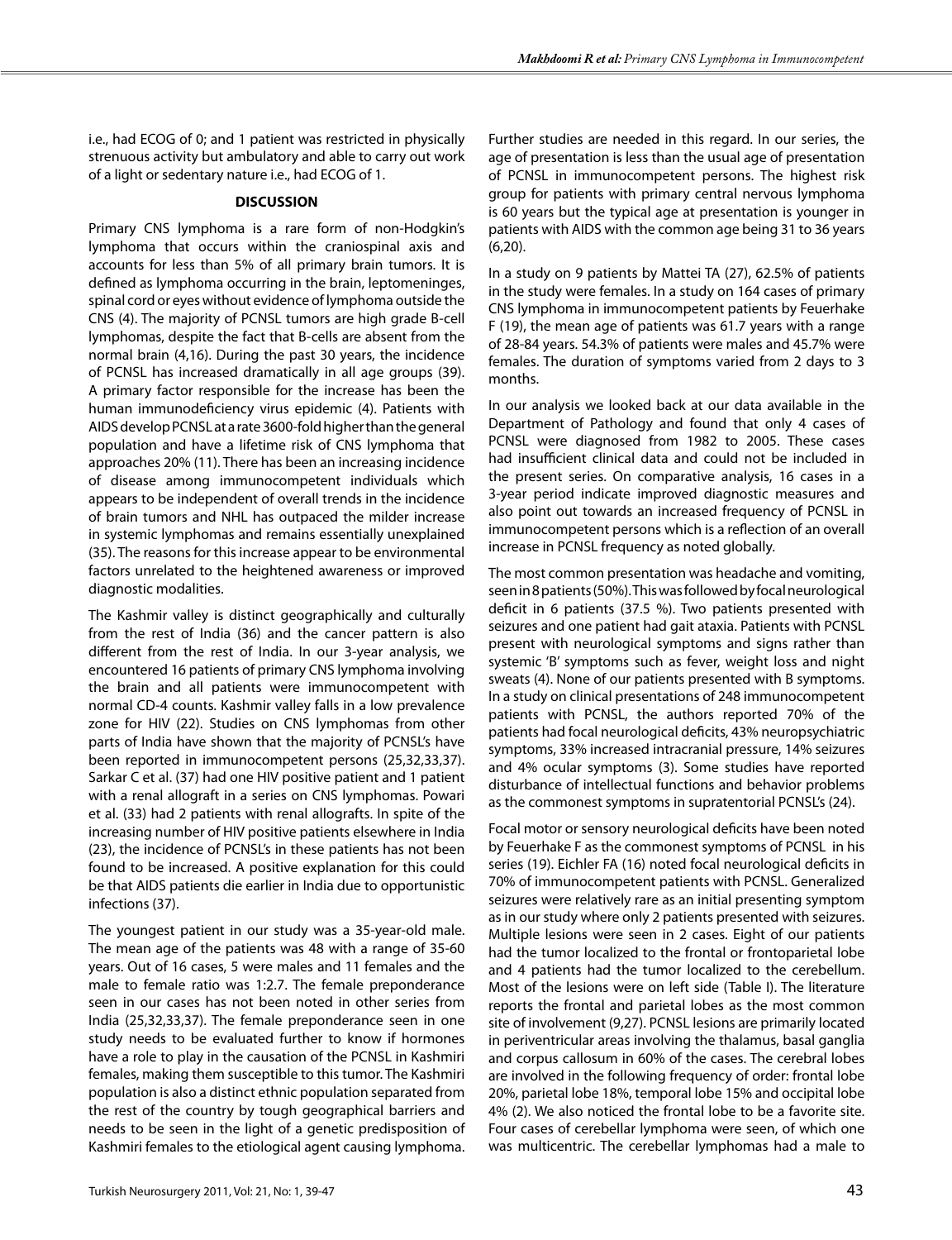| ECOG                            | $\overline{5}$                                               | $\overline{5}$                          | 5                                                | $\lessgtr$                                                      | $\circ$                                  | $\overline{5}$                                                  | $\overline{5}$                               | $\circ$                                                   | 5                                           | ≨                                             | $\circ$                                                            | $\overline{5}$                           | $\overline{5}$                              |                                                          | 5                                                                           | 5                                                         |                                                                                                                                                                                                                                                          |
|---------------------------------|--------------------------------------------------------------|-----------------------------------------|--------------------------------------------------|-----------------------------------------------------------------|------------------------------------------|-----------------------------------------------------------------|----------------------------------------------|-----------------------------------------------------------|---------------------------------------------|-----------------------------------------------|--------------------------------------------------------------------|------------------------------------------|---------------------------------------------|----------------------------------------------------------|-----------------------------------------------------------------------------|-----------------------------------------------------------|----------------------------------------------------------------------------------------------------------------------------------------------------------------------------------------------------------------------------------------------------------|
| <b>Duration of</b><br>follow-up | 1 year                                                       | 16 months                               | 9 months                                         | follow-up<br>Lost to                                            | 18 months                                | 3 months                                                        | 9 months                                     | 10 months                                                 | 3 months                                    | follow-up<br>Lost to                          | 20 months)<br>follow-up<br>Longest                                 | 4 months                                 | 6 months                                    | 14 months                                                | 1 month                                                                     | 2 weeks                                                   |                                                                                                                                                                                                                                                          |
| Adjuvant<br>therapy             | Chemotherapy+<br>radiotherapy                                | Chemotherapy+<br>radiotherapy           | Chemotherapy+<br>radiotherapy                    | Chemotherapy<br>only                                            | Radiotherapy+<br>Chemotherapy            | Partial – did not<br>Radiotherapy+<br>chemotherapy<br>complete) | Radiotherapy+<br>chemotherapy                | chemotherapy<br>Radiotherapy+                             | Chemotherapy<br>complete)<br>did not        | Radiotherapy+<br>chemotherapy                 | Radiotherapy+<br>chemotherapy                                      | Chemotherapy                             | Chemotherapy+<br>Radiotherapy               | Radiotherapy+<br>chemotherapy                            | $\bar{z}$                                                                   | $\dot{\bar{z}}$                                           |                                                                                                                                                                                                                                                          |
| <b>HPE/IHC</b>                  | CD45, CD20+++,<br>NHL B-cell-<br>$-1+10$                     | $CD45++CD20++$<br>CD19++<br>NHL B-cell- | $CD20++CD19+++$<br>NHL B-cell-<br>$CD45++$       | CD45++CD20+++<br>NHL, B-cell-<br>$-1+6$ id $-1+$<br>Alk(-)CK(-) | CD45+++CD20++<br>NHL B-cell-<br>$-+6101$ | CD45+++CD20+++<br>NHL B-cell-<br>$CD3+CD5+$                     | CD45++CD20++<br>NHL B-cell                   | CD45+++ CD20++<br>B-cell<br>로<br>도                        | $CD45+++$<br>$CD20++$<br>B-cell<br>E<br>E   | $CD45 + CD20 + + +$<br>B-cell<br>로<br>도       | $CD45+++$<br>$CD20++$<br>$B - \text{cell}$<br>I<br>E               | CD45+++ CD20++<br>$B$ -cell<br>$\vec{v}$ | CD45++5PO+++<br>$B - \text{cell}$<br>로<br>토 | CD45+++CD20+++<br>$B$ -cell<br>$\vec{p}$                 | CD45+++CD20+++<br><b>B-cell CD20+++</b><br>$CDS+$<br>$CD3+$<br>I<br>II<br>I | CD45+++CD20+++<br>Bcl 6-MIB1<80<br>NHL B-cell<br>$CD20++$ |                                                                                                                                                                                                                                                          |
| Crush Bx.                       | GBM                                                          | small round<br>Lymphoma/<br>cell tumor  | 로<br>도                                           | Metastasis                                                      | 로<br>호                                   | $\vec{\Xi}$                                                     | 로<br>도                                       | Small round<br>cell tumor                                 | 로<br>도                                      | 로<br>호                                        | I<br>I<br>I                                                        | $\vec{\Xi}$                              | Į                                           | Į                                                        | GBM                                                                         | Necrotic                                                  |                                                                                                                                                                                                                                                          |
| intervention<br><b>Type of</b>  | Open surgery                                                 | STB                                     | Open surgery                                     | Open surgery                                                    | Open surgery                             | Open surgery                                                    | Open surgery                                 | Open surgery                                              | STB                                         | Open surgery                                  | Open surgery                                                       | STB                                      | STB                                         | Open surgery                                             | Open surgery                                                                | Open surgery                                              |                                                                                                                                                                                                                                                          |
| E                               | Enhancing<br>mass with<br>edema                              | $-9$                                    | ခုံ                                              | $\lessgtr$                                                      | Enhancing<br>mass                        | Sub-cortical<br>enhancing                                       | Enhancing                                    | $\lessgtr$                                                | ≨                                           | $\stackrel{\leq}{\geq}$                       | Enhancing                                                          | Enhancing                                | ≨                                           | Enhancing                                                | ≨                                                                           | ≨                                                         |                                                                                                                                                                                                                                                          |
| Radiology<br>J                  | yperdense enhancing<br>on contrast, disc<br>enhancement<br>I | Hyperdense disc<br>enhancement          | lyperdense (2 lesions),<br>disc enhancement<br>ᆂ | Hyperdense ring<br>enhancement                                  | Hyperdense disc<br>enhancement           | sub-cortical ring<br>enhancement<br>Isodense                    | enhancement<br>Isodense disc                 | effect (2 lesions) disc<br>Hyperdense mass<br>enhancement | Hyperdense disc<br>enhancement              | Contrast enhancing<br>isodense                | Contrast enhancing with<br>cystic change, hypo ring<br>enhancement | Enhancing hyper-diffuse<br>mass          | Enhancing hyperdense<br>disc enhancement    | Enhancing hyperdense<br>ring enhancement                 | Enhancing mass,<br>hyperdense enhancement                                   | mass, Isodense ring<br>Ring enhancing<br>enhancement      |                                                                                                                                                                                                                                                          |
| Symptoms                        | Seizures<br>(2 months)                                       | Incoordination (15 days)                | Features of raised ICT<br>(1½ months)            | Hemifacial palsy aphasia<br>(2 weeks)                           | ICT increased<br>(2 months)              | Hemiparesis seizures<br>aphasia<br>(4 days)                     | Sudden onset weakness<br>(left side - 1 day) | Features of increased ICP<br>$(1$ week $)$                | Headache blurring of<br>(2 weeks)<br>vision | Headache swaying gait<br>disturbance (1 week) | Headache hemiparesis<br>$(2 \text{ days})$                         | Hemiparesis (2 weeks)                    | Raised ICT (1 month)                        | Gait disturbance while<br>$(1 \text{ month})$<br>walking | Increased ICT features<br>$(1$ week $)$                                     | disturbance (3 months)<br>ICT features cognitive          | <b>STB</b> : stereotactic biopsy, I <b>CT</b> : intracranial tension, <b>GBM:</b> Glioblastoma multiforme, <b>NHL:</b> non-Hodgkin's lymphoma<br>+++ =Intensely positive(70-90% cells stained) ,++=Positive(40-69% cells stained),+=weakly positive(<40% |
| Side                            | ┙                                                            | $\overline{\phantom{a}}$                | ┙                                                | $\overline{\phantom{a}}$                                        | $\propto$                                | $\overline{\phantom{a}}$                                        | œ                                            | $\overline{\phantom{a}}$                                  | ┙                                           | $\overline{\phantom{a}}$                      | $\simeq$                                                           | <b>B</b> <sub>L</sub>                    | $\simeq$                                    | $\simeq$                                                 | ┙                                                                           | $\simeq$                                                  |                                                                                                                                                                                                                                                          |
| Site                            | Frontal                                                      | Thalamus                                | Cerebellum                                       | Frontal                                                         | Sphenoid<br>wing<br>(frontal)            | Fronto-<br>parietal                                             | Parasagi<br>$\overline{\overline{r}}$        | Fronto-<br>parietal                                       | ganglia<br>Basal                            | Cerebellar                                    | Parietal                                                           | Splenium                                 | Thalamus                                    | Cerebellum                                               | Cerebellum                                                                  | Fronto-<br>parietal                                       |                                                                                                                                                                                                                                                          |
| Sex                             | щ                                                            | щ                                       | щ                                                | щ                                                               | Щ                                        | щ                                                               | Σ                                            | щ                                                         | Щ                                           | щ                                             | Σ                                                                  | Σ                                        | щ                                           | Σ                                                        | щ                                                                           | Σ                                                         |                                                                                                                                                                                                                                                          |
| Age<br>(yrs.)                   | 50                                                           | 45                                      | 3                                                | 50                                                              | SO                                       | $\overline{a}$                                                  | 48                                           | 50                                                        | $\overline{a}$                              | 45                                            | 35                                                                 | $\mathsf{S}^{\mathsf{O}}$                | 50                                          | $\overline{4}$                                           | 3                                                                           | 45                                                        |                                                                                                                                                                                                                                                          |
| vi g                            |                                                              | $\sim$                                  | $\sim$                                           | 4                                                               | 5                                        | 6                                                               | $\overline{\phantom{0}}$                     | $\infty$                                                  | G                                           | $\overline{C}$                                | Ξ                                                                  | $\overline{c}$                           | $\frac{1}{2}$                               | $\overline{4}$                                           | $\frac{15}{2}$                                                              | $\frac{6}{2}$                                             |                                                                                                                                                                                                                                                          |

**Table I:** Clinicopathological Characteristics of Primary Cns Lymphomas

Table I: Clinicopathological Characteristics of Primary Cns Lymphomas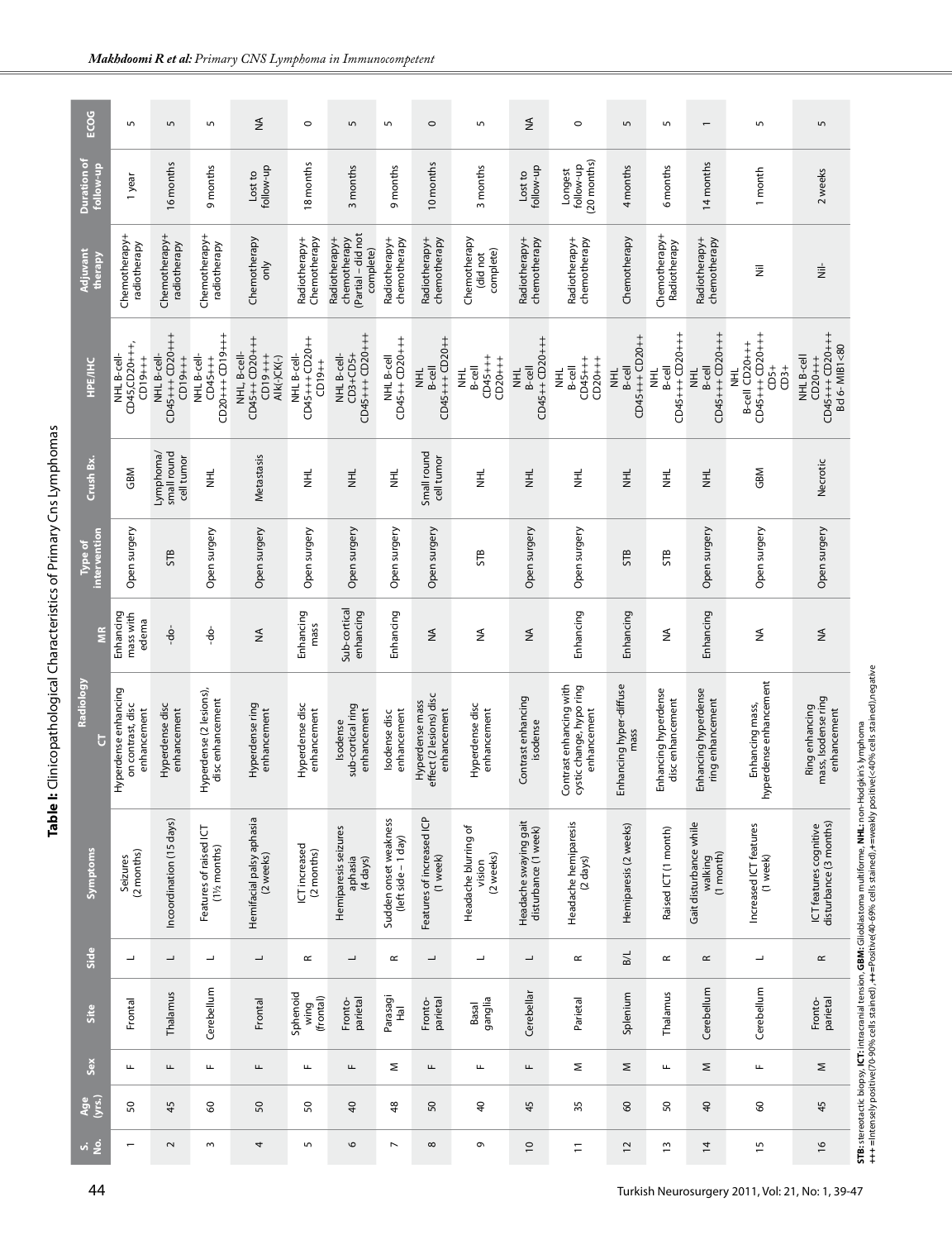female ratio of 1:1 and two had a short survival. One patient with cerebellar lymphoma succumbed to the disease within 1 month of surgery.

Primary central nervous system lymphoma has a characteristic appearance on both CT and MR imaging studies (12). The masses most commonly appear isodense on hyperdense on CT scans and enhance on contrast. On MR imaging, most lesions are hypointense to gray matter on T1-weighted images, iso-or hyperintense on T2-weighted images and enhance moderately to markedly after contrast administration (16). Linear enhancement at the margins of a lesion, tracking along the Virchow-Robin perivascular spaces, is highly specific for PCNSL (37). A higher T2 signal is often seen surrounding the lesion and extending along adjacent white matter tracts, representing tumor-associated vasogenic edema. Lesions may appear hyperintense on diffusion weighted images and apparent diffusion coefficient maps because of the relative restriction of water diffusion within PCNSL, a characteristic shared by acute ischemic strokes, cerebral abscess and several other high grade neoplasms. Evidence of hemorrhage, calcification or necrosis within a PCNSL lesion may be seen, but is rare before treatment (16).

In our series on preoperative imaging, we made a diagnosis of lymphoma in 9 patients, meningioma in 2, glioma in 2, abscess in 2 and metastasis in one. Frontal lymphoma simulated a meningioma on imaging in one patient. We had two patients with multiple lesions though multiple lesions are rare in immunocompetent patients with PCNSL's and are often seen in patients with HIV (3,15).

Brain biopsy remains the gold standard for diagnosing PCNSL (16). A diagnostic pitfall in the evaluation of brain biopsies (2) for lymphoma occurs when the patient has received steroids prior to the biopsy. Steroids induce apoptosis of lymphoid cells and can deplete the brain tissue of neoplastic infiltrates within 24-48 hrs, leaving behind a milieu of gliosis and relatively few reactive lymphocytes and/or macrophages. With time however, the lymphoma becomes resistant to steroid treatment possibly through selective growth of clones exhibiting steroid receptor deficiency or through a postreceptor defect in apoptotic pathways (19).

Out of 16 cases, 15 were B-cell lymphomas, all exhibiting an angiocentric pattern on histology with positivity for CD-20 and CD-19. One patient demonstrated an atypical starry sky appearance with many tingible body macrophages but did not stain for Bcl-6 and MIB-1 was low. The patient succumbed to the disease within 2 weeks of diagnosis. One case of cerebellar lymphoma showed a polymorphic lymphocytic infiltrate and on immunohistochemistry was positive for CD-20 and weakly positive for CD3 and CD5. This lymphoma showed an aggressive clinical course and the patient succumbed to the disease within 1 month of surgery. T-cell lymphoma arising from the cerebellum has been reported(14,38). The prognosis of these tumors remains unfavorable despite their sensitivity to irradiation and chemotherapy (24).

PCNSL is a form of extra-nodal non-Hodgkin's lymphoma and is classified as stage IE disease according to the Ann Arbor staging system where stage I represents localized lymphoma and E denotes extranodal disease. However, the prognostic significance of the Ann Arbor staging system does not apply to PCNSL (4). The International Extranodal Lymphoma Study Group reported that the following parameters were associated with poor prognosis: age older than 60 years, performance status greater than 1 on the Eastern Cooperative Oncology Group performance status scale; elevated serum LDH; high CSF protein concentration and tumor location within the deep regions of the brain, i.e., the periventricular regions, basal ganglia, brainstem and/or cerebellum (18). Miller, in a study on 104 patients, studied recurrence patterns in 64 patients and PCNSL recurred either at the original site or elsewhere in the neuraxis in 52 patients (28). Many authors have worked out many histological features, i.e., apoptosis, vascularity and proliferation, to have a relationship with tumor aggressiveness but most have not found a statistically significant correlation with survival (35).

PCNSL is highly radiosensitive. Median survival improves with radiotherapy (21). The optimal dose of radiation is controversial but the Radiation Therapy Oncology Group concluded that a dose of 40-Gy to the whole brain and 20-Gy boost dose to the tumor and its margin should be administered. Spinal irradiation is indicated if cerebrospinal fluid cytology suggests spinal dissemination (30).

Whole brain radiotherapy, the standard therapy for PCNSL for many years has largely been replaced by combination chemotherapy with high dose methotrexate and radiotherapy. Chemotherapy has a definite role. Patients who receive both radiotherapy and chemotherapy have longer survival(34). Chemotherapeutic agents often used are methotrexate, corticosteroids, vincristine and cyclophosphamide. Among these, methotrexate readily penetrates the blood brain barrier and has shown promising results(7,13). The intrathecal route has provided the best results for methotrexate (26).

Chemotherapy should be given before radiotherapy. Advantages are that the side effects of methotrexate get ameliorated if it is given before radiotherapy (8). Younger age is associated with favorable survival (19). In our series, a 35-oldmale patient survived the longest (20 months). The prognosis for PCNSL is worse than for other extranodal lymphomas. Relapse occurs in almost all cases.. Ninety-percent of relapses occur within the brain. Treatment is primarily palliative (1). The overall prognosis of PCNSL. lymphoma in our patients was not good in spite of combined chemotherapy and radiotherapy. The longest follow-up was 20 months in a 35-year-old male.

PCNSL is an enigmatic disease of uncertain origin (18). The association of Epstein Barr virus with PCNS lymphoma in patients with HIV is well known but its association in patients without HIV infection is not documented (10). It is not known whether the relationship between EBV and human lymphoma is causal or purely coincidental (29).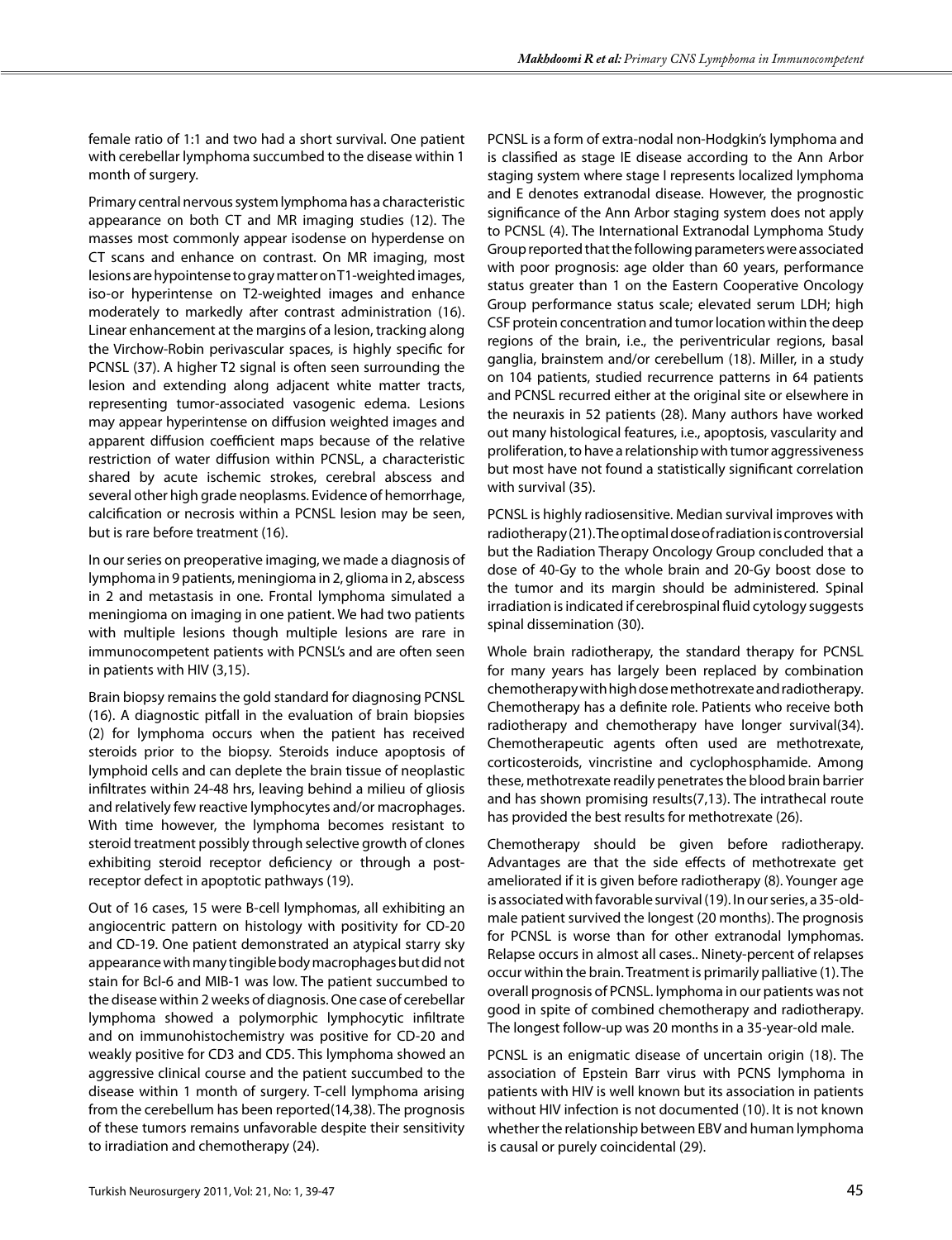Genetic studies, viral studies and other molecular studies are required to find the nature of occurrence of PCNSL in the Kashmiri population. Primary CNS lymphoma is more frequently diagnosed in this population and all cases reported are immunocompetent. In the West, there is an increase in the frequency of PCNSL in immunocompromised and immunocompetent persons but these have not surpassed the glial tumors as the most frequently diagnosed brain tumors (5).

# **CONCLUSION**

The distinctive features of our study were:

- 1. Primary CNS lymphoma was seen in immunocompetent persons. None of our patients was immunocompromised or HIV positive.
- 2. PCNSL was common in females.
- 3. The age of presentation was relatively younger age with a mean age at presentation of 48 years.
- 4. The fronto-parietal region was the commonest site involved and the cerebellum was not an infrequent site of involvement.
- 5. Raised ICP features and focal neurological deficits were the commonest clinical presentations.

#### **References**

- 1. Amin–Hanjani S, Griffith RH IV: Cerebral lymphoma;in Youmans Neurological Surgery, 5th ed. Saunders, 2004:1067-1076
- 2. Antinori A, Ammassari A, De Luca A, Cingolani A, Murri R, Scoppettuolo G, Fortini M, Tartaglione T, Larocca LM, Zannoni G, Cattani P, Grillo R, Roselli R, Jacoangeli M, Secrrati M, Ortona L:Diagnosis of AIDS-related focal brain lesions; a decision making analysis based on clinical and neuroradiologic characteristics combined with polymerase chain reaction assays in CSF. Neurology 48(3): 687-694,1997
- 3. Bataille B, Delwail V, Menet E, Vandermarcq P, Ingrand P, Wager M, Guy G, Lapierre F: Primary intracerebral malignant lymphoma: Report of 248 cases. J Neurosurg 92(2):261-266, 2000
- 4. Batchelor T, Leoffler JS: Primary CNS lymphoma. J Clin Oncol 24(8):1281-1288, 2006
- 5. Benjamin WC, Marcus SM, Allan Topham, Hauck W, Walter J, Curran Jr: Will primary central nervous system lymphoma be the most frequent brain tumour diagnosed in the year 2000? Cancer 12:2409-2413,1997
- 6. Bhagavathi S, Wilson JD. Primary central nervous system lymphoma. Arch Pathol Lab Med 132(11):1830-1834,2009
- 7. Blay J-Y, Conroy T, Chevreau C, Thyss A, Quesnel N, Eghbali H:High-dose methotrexate for the treatment of primary cerebral lymphomas: An analysis of survival and late neurological toxicity in a retrospective series. J Clin Oncol 16:864-871,1998
- 8. Bleyer WA:Neurological sequelae of methotrexate and ionizing radiation: A new classification. Cancer Treat Rep 65:89-98,1981
- 9. Camilleri-Broet S, Martin A, Moreau A, Angomin R, Henin D, Gontier MF, Rousselet MC, Caulet Maugendre S, Cuilliere P, Lefrancq T, Mokhtari K, Morcos M, Broet P, Kujas M, Hauw JJ, Desablens B,

Raphael M: Primary central nervous system lymphomas in 72 immunocompetent patients pathologic findings and clinical correlations. Groupe Ouest Est D'etude des Leucenies et Autres Maladies du Sang (GOELAMS). Am J Clin Pathol 110(5):607-612, 1998

- 10. Kadoch C, Tresseler P, Rubenstein JL: Molecular pathogenesis of primary central nervous system lymphoma. Neurosurgery Focus 21(5):1,2006
- 11. Cote TR, Manns A, Hardy CR, Yhartge PFJ: Epidemiology of brain lymphoma among people with or without acquired immunodeficiency syndrome. AIDS/Cancer Study Group. J Natl Cancer Inst 88(10):675-679, 1996
- 12. Coulon A, Lafitte F, Loang-Xuan K, Martin-Duverneuil N, Mokhtari K, Blustajn J, Chiras J: Radiographic findings in 37 cases of primary CNS lymphoma in immunocompetent patients. Eur Radiol 12(2):329-340,2002
- 13. De Angelis LM, Yahalom J, Thaler HT, Kher U: Combined modality therapy for primary CNS lymphoma. J Clin Oncol 10:635-643,1992
- 14. Dulai MS, Park CY, Howell WD, Smyth LT, Desai M, Carter DM, Vogel H: CNS T-cell lymphoma: An under-recognized entity? Acta Neuropathol 115(3):345-356,2008
- 15. Eby NL, Grufferman S, Flannelly CM, Schold SC Jr, Vogen FS, Burger PC: Increasing incidence of primary brain lymphoma in the US. Cancer 62(11):2461-2465,1988
- 16. Eichler AF, Batchelor TT: Primary central nervous system lymphoma: Presentation, diagnosis and staging. Neurosurg Focus 21(5):E15,2006
- 17. Elizabeth AM, Fine HA: Primary CNS lymphoma. Semin Oncol 26:346-356,1999
- 18. Ferreri AJ, Blay JY, Reni M, Pasini P, Spina M, Ambrosetti A, Calderoni A, Rossi A, Vavassori V, Conconi A, Devizzi L, Berger F, Ponzoni M, Borisch B, Tinguely M, Cerati M, Milani M, Orvieto E, Sanchez J, Chevreau C, Dell'Oro S, Zucca E, Cavalli P: Prognostic scoring system for primary CNS lymphomas: The International Extranodal Lymphoma Study Group experience. J Clin Oncol 21(2):266-272, 2003
- 19. Feuerhake F, Baumer C, Cyron D, Illerhaus G, Olschewski M, Tilgner J, Ostertag CB, Volk B: Primary CNS lymphoma in immunocompetent patients from 1989 to 2001: A retrospective analysis of 164 cases uniformly diagnosed by stereotactic biopsy. Acta Neurochir (Wien) 148(8):831-838, 2006
- 20. Fine HA, Mayer RJ: Primary central nervous system lymphoma. Ann Intern Med 119(11):1093-1094, 1993
- 21. Hayakawa T, Takakura K, Abe et al: Primary central nervous system lymphoma in Japan: A retrospective, co-operative study by CNS-lymphoma Study Group in Japan. J Neurooncol 19:197- 215,1994
- 22. http://www.risingkashmir.com/index. Accessed on 15-11-2009
- 23. http://www.nacoonline.org accessed on 3.2.2010.
- 24. Jiddane M, Nicoli F, Diaz P, Bergvall U, Vincentelli F, Hassoun J, Salamon G: Intracranial malignant lymphoma. Report of 30 cases and review of the literature. J Neurosurg 65(5):592-599,1986
- 25. Kumari N, Krishanani N, Rawat A, Agarwal V, Lal P: Primary central nervous system lymphoma in Northern India. Surg Neurol 57(2):113-116,2002
- 26. Liang BC, Grant R, Junck L: Primary central nervous system lymphoma: Treatment with multiagent systemic and intrathecal chemotherapy with radiation therapy. Int J Oncol 3: 1001- 1004,1993